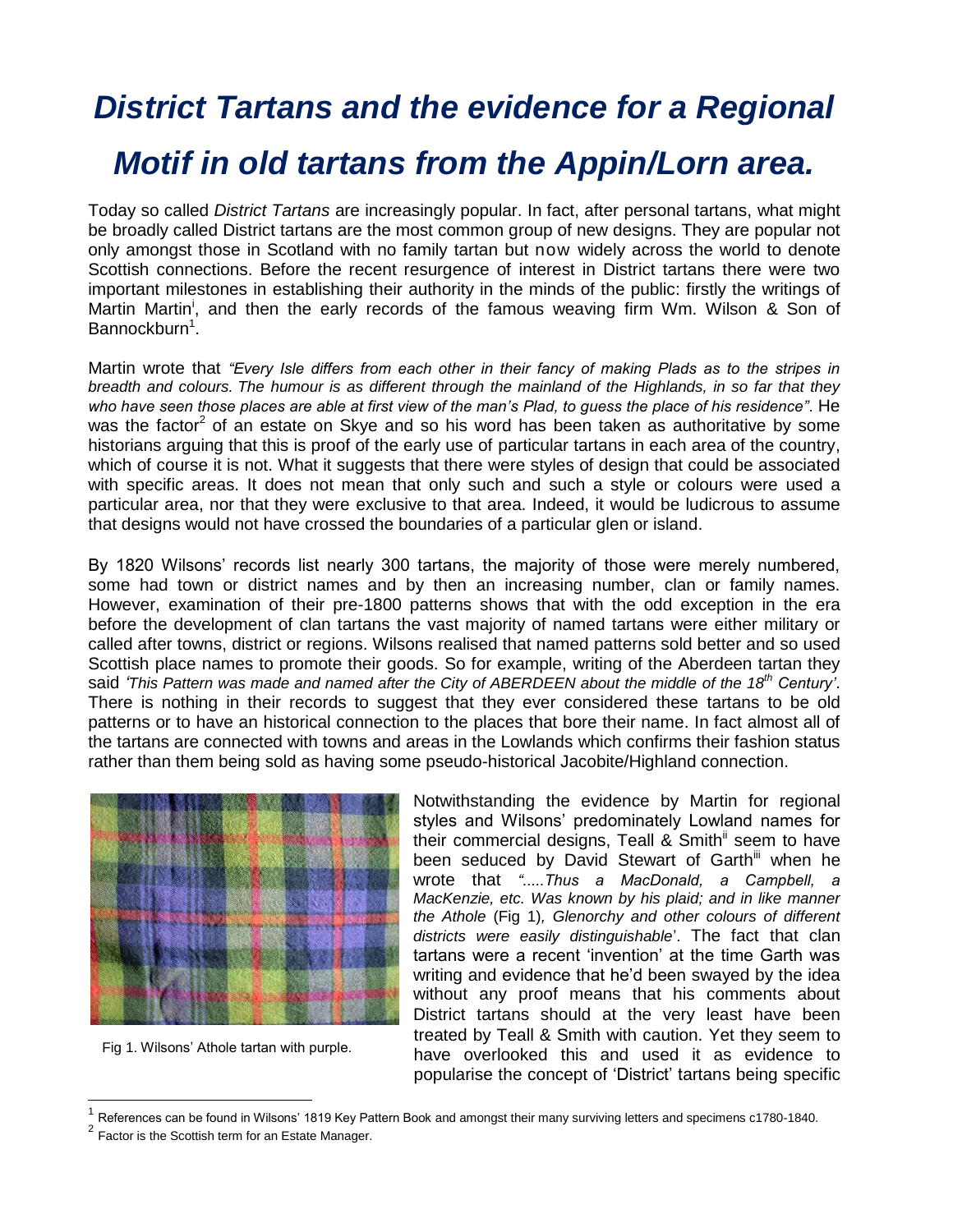rather than general tartans and in doing so promoted a myth which has now taken on the status of historical fact for many people.

It was not until D.C. Stewart's work<sup>iv</sup> that an attempt was made to group tartans with similar design features by clan/locality. He identified three broad types: the Black Watch, MacKintosh and MacDonald groups. Scarlett<sup>v</sup> identified the Campbell, MacKintosh and Ross groups. Unfortunately in each case the authors grouped together tartans that earlier researchers, particularly D.W. Stewart<sup>vi</sup>, claimed as old but which in reality cannot be dated earlier than  $c1800$  and Wilsons' records. It is frequently impossible to identify one genuinely old i.e. pre-1750, extant specimen of such a group. Whilst there are a number of extant pre-Culloden era specimens hardly any fit readily into any of these four supposed archetypes. If the Stewart/Scarlett classifications lack evidence are there surviving specimens that do provide support for regional designs?

Recent research by the author identified three  $18<sup>th</sup>$  century specimens from the Appin/Lorn area that share common structural features not seen in surviving contemporary examples from elsewhere in the country. A further specimen with the same setting is amongst the artefacts belonging to the Scottish Tartans Authority although there is no indication of where it came from.

The Glencoe Museum has a number of tartan relics including a small fragment some 8" x 9" on loan from the MacColl Society and which is claimed/labelled as being *from Flora MacDonald"s* 

*wedding dress* (Fig 2). The weight of the cloth and presence of a herringbone selvedge contradicts the claim and confirms it to be a fragment of a c1730-50 plaid. It's not known how the piece came into the possession of the local MacColl family but not having their own tartan, the design was adopted by the Clan MacColl as their tartan in the 1930s.

Unfortunately the size of the pattern means that the sample's dimensions are insufficient to allow confirmation of the sett. One pivot, the triple green stripe, is obvious but the remainder beyond the broad green bar is unclear and so it would have remained but for a remarkable discovery.

There are a number of extent plaids and fragments of early tartan spread throughout the country and whilst many appear similar, they're often predominately red blue and green, they differ in their setting. It is therefore extraordinary to find another example, also Fig 2. Fragment of C18th plaid (Glencoe Museum)

in the Glencoe Museum, that has the same setting



but woven in just red and green and in slightly different proportions. Because they are part of the

museum exhibit it was not possible to remove the plaid to examine it fully however, it comprises two lengths of off-set cloth 24" wide with a herringbone selvedge joined in the traditional manner to make a double width plaid. The origin of the plaid is unclear but the fact that this a local history museum, the similarity in the age of the cloth, yarn weight and weave, including herringbone selvedge, all suggest that the two specimens are probably from the same weaver and off the same loom.



Fig 3. The two Glencoe Museum pieces showing the similar setting.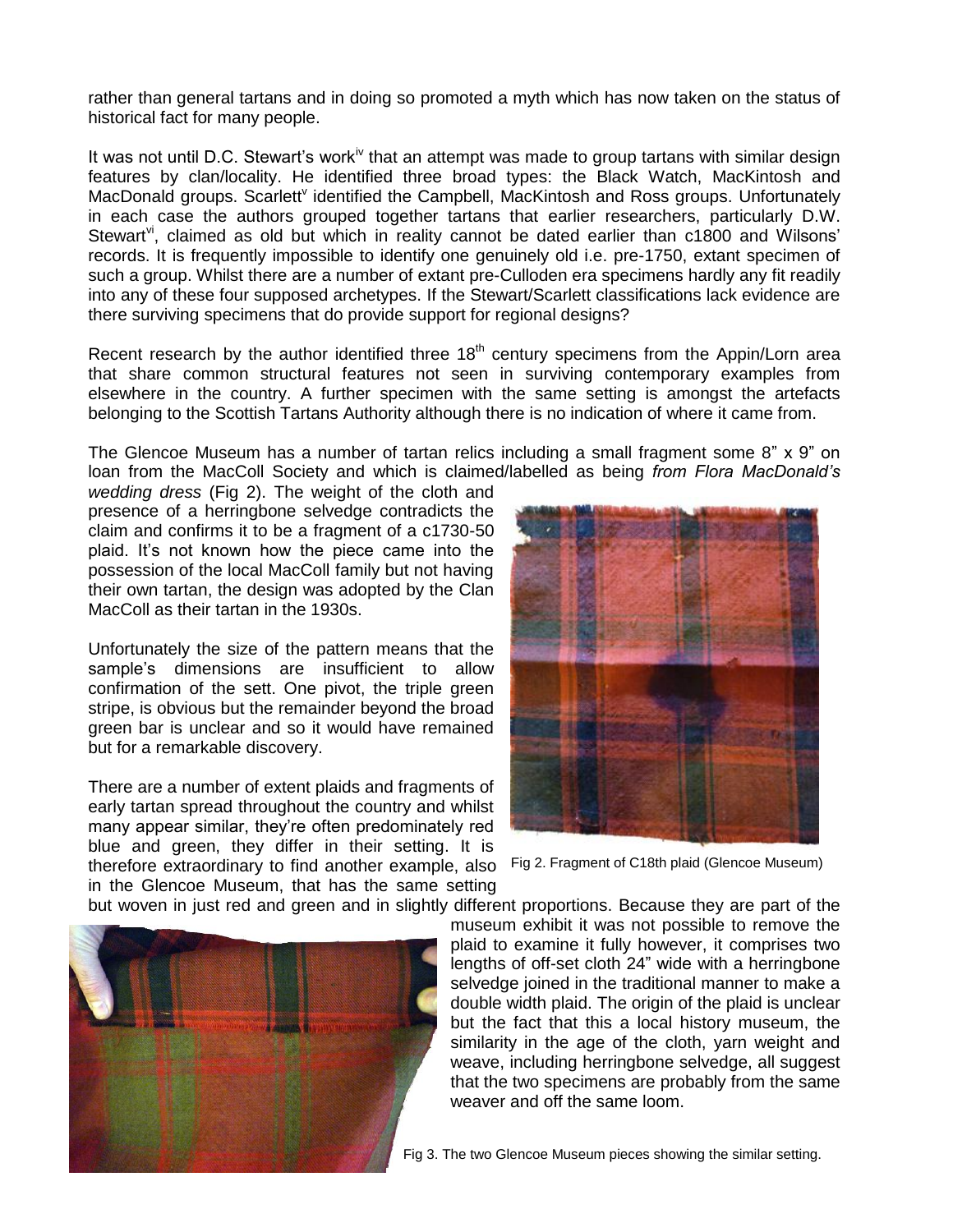This discovery is hugely significant as it is the only known example of two extant pieces of this age from the same area.

If survival of two specimens were not remarkable enough then the discovery of a whole, albeit cut into two, early  $18<sup>th</sup>$  century plaid from the same region and which has the same basic structure is



Fig 4. The Dunollie Plaid in use as curtains.

potentially huge. The discovery of the Dunollie plaid which dates to the early C18th is such an example. In it fine pink and white stripes are added which make the design much more showy and elegant. This use of fine highlight lines was common in  $18<sup>th</sup>$  Century plaids and is often found in fragments of tartan traditionally connected to the westcoast mainland.

The portion of a plaid in possession of the Scottish Tartans Authority (STA) again utilises the basic setting but in that case is brighted with pink and light blue stripes (Fig 5). The history of this piece is unknown but the majority of the STA specimens, including this one, have  $\frac{1}{3}$  strong west coast associations<sup>3</sup> so it is

extraordinary (Fig 4). Details of the find are outlined in a [companion paper](The_Dunollie_Plaid.pdf) that discusses the find at Dunollie House, Oban. The plaid, which had been used for the past 200 years by the chief of the MacDougalls for curtains, is probably the oldest surviving complete example of a 6 yard double fine plaid. Although somewhat faded the sett is clearly discernible and quite obviously what might be described as a decorated version of the setting in the Glencoe specimens. The term 'decorated' refers to the basic structure or setting (in this case that of the Glencoe pieces) being enhanced or lived up by the addition of finer lines of brighter colours. Such 'decoration' is typically found amongst many 18<sup>th</sup> century specimens.

In terms of structural development, although not necessarily age, the plaid at Glencoe is the simplest of the three designs in that the basic pattern that can be described as being rendered simply in red and green. In the smaller Glencoe specimen (now called MacColl) the design is developed by changing the broad stripe and accompanying guards of the green band to blue and brown respectively but without altering the sett. By retaining the basic pattern but

changing the colour of some of the finer stripes the number of permutations of the design is



Fig 5. Portion of an unnamed C18th plaid in the STA Collection.

entirely possible that this piece was also from the Appin/Lorn area.

 $^3$  The STA inherited this specimen from the Scottish Tartans Society. It purchased the piece from the historian John Telfer Dunbar whom in turn acquired much of his material from the Carmichael Collection which was principally amassed from west coast families.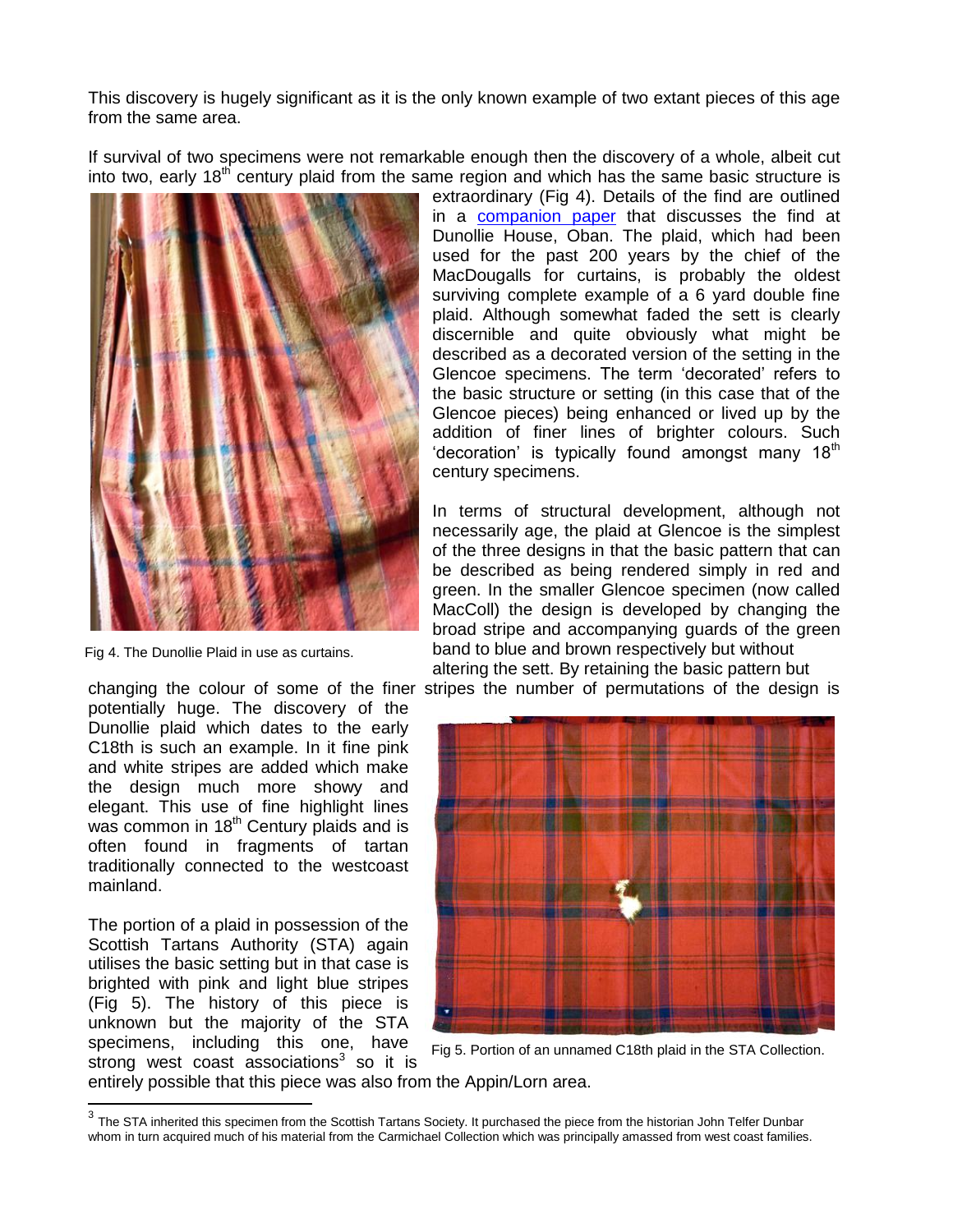If one assumes that the two specimens in the Glencoe Museum<sup>4</sup> were produced fairly locally, and bearing in mind that Dunollie near Oban is only 55 miles by road (even closer using the old Highland passes) and that both areas are in the old historic Lorn/Appin area then it is not unreasonable to speculate that three, possibly four if one includes the STA specimen, C18th plaids represent a structural style that was common there. Whilst this is not conclusive there is strong supporting evidence amongst the records for the famous weaving form Wm. Wilson & Son based in Bannockburn near Stirling.

Wilsons were known to have toured the Highlands in the late C18th and early C19th looking for old patterns that they could use as a basis for their *traditional* tartans. Their 1819 Key Pattern Book lists *Locheil* which is another brightened version of the basic sett under consideration, in this case with yellow and pink lines. It's not known if they named the design after the area, a common practice of theirs at the end of the C18th, or after an individual, probably the 'Gentle Locheil' a famous Jocobite, but their choice of a design known to have historic roots in the area is intriging at the very least. Wilsons also used the design in at least two other tartans, their; *Old Bruce* and *King*  George IV. By the 1831 their Lochei was being called Munro and their King George IV, Dalziel.<sup>vii</sup>

Below is a series of colour strips that shows the development of the design from the two Glencoe specimens to the Dunollie and STA plaids and then finally Wilsons' Locheil and King George IV tartans. Whilst the proportions differ they all share similar motifs (shown under the colour strips) with one pivot having a triple stripe of a broad guarded by narrower ones centred on a large red square and the other being a plain red square bordered by matched narrow strips then broad bands which actually gives a reverse of negative triple stripe formed by the underlying ground colour. The pivotal triple stripe is particularly interesting as it is a feature of a number of old tartans associated with the MacDonalds and may in fact represent a West Highland style<sup>5</sup>.



Whilst claims of the broader use of 'District' tartans cannot be conclusively established these clan era designs clearly share a common structure and regional association that provides compelling evidence that at least in the Appin/Lorn area some designs were woven to a common theme. From the few surviving examples it is impossible to know if this was used elsewhere but the choice of the setting by Wilsons as the basis for their *Locheil* offers powerful support for its historic use across Appin and Lorn. Much work still needs to be done on the historical use of motifs, particularly the triple-stripe which was widely used on the west coast.

© Peter Eslea MacDonald Dec 2011.

 $4$  The Museum comprises a collection of local history artefacts.

<sup>5</sup> At the Battle of Killicrankie in 1689 MacDonald of Glengarry's men were noted for their plaids of a *triple stripe*.